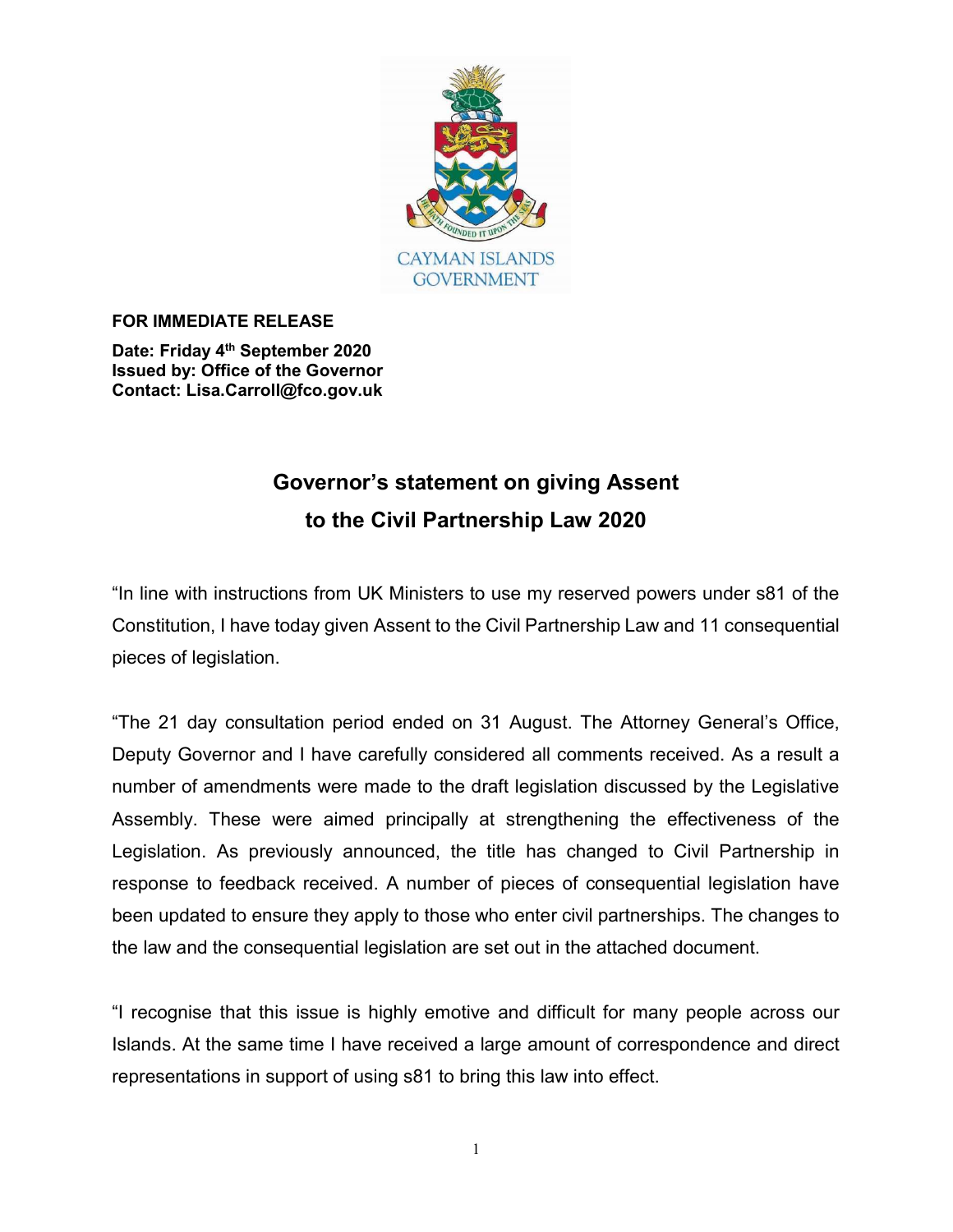"UK Ministers instructed me to take this action to uphold the rule of law and comply with the Cayman Islands Court of Appeal Judgment in November 2019. The Court of Appeal declared that same sex couples were entitled, expeditiously, to legal protection in the Cayman Islands, which is functionally equivalent to marriage. The Court also declared that in the absence of expeditious action by the Legislative Assembly, they would expect the United Kingdom Government to recognise its legal responsibility and "take action to bring this unsatisfactory state of affairs to an end".

"After the narrow vote on 29 July against the Domestic Partnership Bill, it was evident from my consultations with the Premier and others that there was no prospect of the Bill coming back to the Legislative Assembly, or if it did that it would be successfully passed. The UK therefore had no option but to step in to ensure we comply with the rule of law and international obligations under the terms of the European Convention on Human Rights.

"Today we will end the discrimination being suffered by Caymanians and others on our islands whilst protecting the institution of marriage. This action does not alter or undermine the strong Christian heritage and values of the people of the Cayman Islands. No-one is being asked to change their long-held beliefs.

"But what we are required to do is provide a legal framework functionally equivalent to marriage for same sex couples, from which heterosexual couples will also be able to benefit, should they so choose. That is necessary to comply with our own courts and our Constitution. The Government of the Cayman Islands and the Attorney-General have accepted that this is a legal requirement that cannot be ignored. As the Court of Appeal stated - that Cayman had such an obligation has been apparent for several years. An important principle in our Constitution and Bill of Rights is the protection of minorities. That principle protects all of us, now and in the future. We cannot pick and choose which rights are protected.

"I urge everyone to recognise that same sex couples have the right to legal and financial protection like everyone else. Accepting diversity and difference shows to the world that we are a caring community based on mutual respect, tolerance and equality for all.